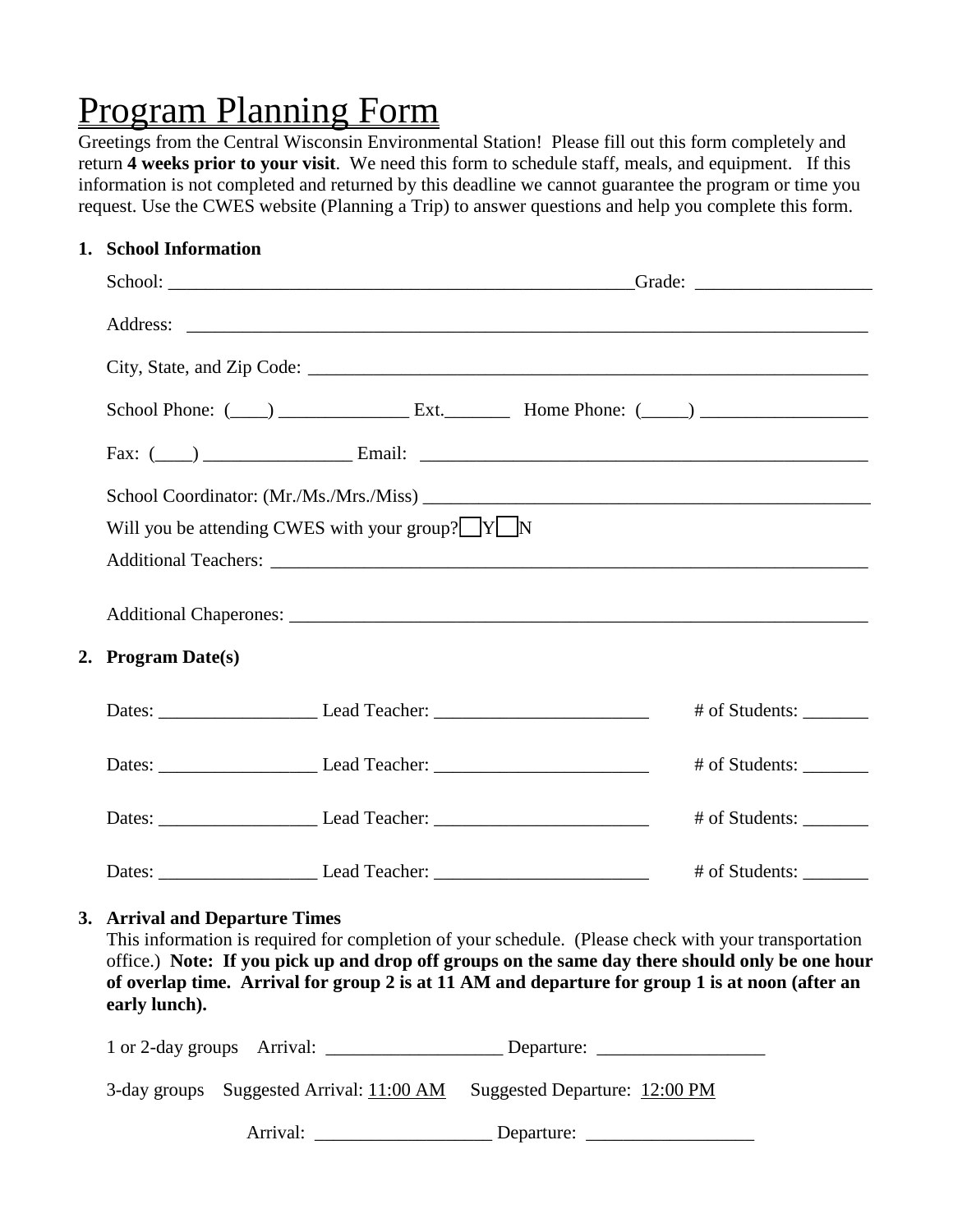# **4. Programming**

The mission of our educational program encourages students to "Experience Your Environment." To meet this goal, we ask that you write a one or two sentence objective for your visit that reflects why you chose the lessons below.

*Objective Statement*:

| ✓ | <b>CWES</b> Lessons               | K | 1           | 2 | 3 | 4 | 5           | 6           | 7           | 8           | 9           | 10                        | 11          | 12          |
|---|-----------------------------------|---|-------------|---|---|---|-------------|-------------|-------------|-------------|-------------|---------------------------|-------------|-------------|
|   | <b>Feathered Friends</b>          | X | $\mathbf X$ | X |   |   |             |             |             |             |             |                           |             |             |
|   | Leaps and Bounds                  | X | $\mathbf X$ | X |   |   |             |             |             |             |             |                           |             |             |
|   | <b>Spring Fling</b>               | X | $\mathbf X$ | X |   |   |             |             |             |             |             |                           |             |             |
|   | Micro-World, Macro-Wow!           | X | X           | X | X |   |             |             |             |             |             |                           |             |             |
|   | Worm Wigglers                     | X | $\mathbf X$ | X | X |   |             |             |             |             |             |                           |             |             |
|   | Five Alive                        | X | $\mathbf X$ | X | X | X |             |             |             |             |             |                           |             |             |
|   | <b>Magnificent Mammals</b>        | X | $\mathbf X$ | X | X | X |             |             |             |             |             |                           |             |             |
|   | Pond Study                        | X | X           | X | X | X | X           | X           |             |             |             |                           |             |             |
|   | Colorful Confusion                |   | X           | X | X | X |             |             |             |             |             |                           |             |             |
|   | Survival Lessons from Nature      |   | X           | X | X | X |             |             |             |             |             |                           |             |             |
|   | Forest For the Trees              |   |             | X | X | X | X           | X           |             |             |             |                           |             |             |
|   | Have Seed Will Travel             |   |             |   | X | X | X           |             |             |             |             |                           |             |             |
|   | How Birds Make a Living           |   |             |   | X | X | X           |             |             |             |             |                           |             |             |
|   | Native Americans                  |   |             |   |   | X | X           |             |             |             |             |                           |             |             |
|   | <b>Early Explorers</b>            |   |             |   |   | X | X           |             |             |             |             |                           |             |             |
|   | Pioneers                          |   |             |   |   | X | X           |             |             |             |             |                           |             |             |
|   | Digging Up the Past               |   |             |   |   | X | X           |             |             |             |             |                           |             |             |
|   | Remembering the Forgotten Fire    |   |             |   |   | X | X           |             |             |             |             |                           |             |             |
|   | <b>Beaver Adaptations</b>         |   |             |   |   | X | X           | X           | X           |             |             |                           |             |             |
|   | Skullduggery                      |   |             |   |   | X | X           | X           | X           | X           |             |                           |             |             |
|   | Nature Journaling                 |   |             |   |   | X | X           | X           | X           | X           |             |                           |             |             |
|   | Solar Energy and the Sun          |   |             |   |   | X | X           | X           | X           | X           |             |                           |             |             |
|   | <b>Laws of Nature</b>             |   |             |   |   | X | X           | X           | X           | X           | X           | X                         | X           | X           |
|   | <b>Snow Walkers</b>               |   |             |   |   | X | X           | X           | X           | X           | X           | X                         | X           | X           |
|   | Art In Nature                     |   |             |   |   | X | X           | X           | X           | $\mathbf X$ | X           | X                         | X           | X           |
|   | Tree Identification               |   |             |   |   | X | X           | X           | X           | X           | X           | X                         | X           | X           |
|   | Nature Photography                |   |             |   |   | X | X           | X           | X           | X           | X           | X                         | X           | X           |
|   | Archery                           |   |             |   |   |   | X           | X           | X           | X           | X           | X                         | X           | X           |
|   | <b>Bird Trackers</b>              |   |             |   |   |   | X           | X           | X           | X           | X           | X                         | X           | X           |
|   | Cooperative Compass               |   |             |   |   |   | X           | X           | X           | X           | X           | X                         | X           | X           |
|   | <b>Forest Diversity</b>           |   |             |   |   |   | X           | X           | X           | X           | X           | X                         | X           | X           |
|   | Forest Inventory                  |   |             |   |   |   | X           | X           | X           | X           | X           | X                         | X           | X           |
|   | Group Initiatives                 |   |             |   |   |   | X           | X           | X           | X           | $\mathbf X$ | X                         | X           | X           |
|   | Habitat Suitability               |   |             |   |   |   | X           | X           | X           | X           | $\mathbf X$ | X                         | X           | X           |
|   | Lake Ecology                      |   |             |   |   |   | X           | X           | X           | X           | X           | X                         | X           | X           |
|   | Nation to Nation                  |   |             |   |   |   | X           | X           | X           | X           | X           | X                         | X           | X           |
|   | Resource Management Role Play     |   |             |   |   |   | X           | X           | X           | X           | X           | X                         | X           | X           |
|   | Snowshoeing                       |   |             |   |   |   | X           | X           | X           | $\mathbf X$ | $\mathbf X$ | $\mathbf X$               | X           | X           |
|   | Survival of the Fittest           |   |             |   |   |   | X           | $\mathbf X$ | $\mathbf X$ | $\mathbf X$ | $\mathbf X$ | $\mathbf X$               | X           | X           |
|   | <b>Survival Strategies</b>        |   |             |   |   |   | X           | $\mathbf X$ | $\mathbf X$ | $\mathbf X$ | X           | $\mathbf X$               | X           | X           |
|   | Web of Life                       |   |             |   |   |   | X           | X           | $\mathbf X$ | $\mathbf X$ | X           | $\mathbf X$               | X           | $\mathbf X$ |
|   | Winter Lake Study                 |   |             |   |   |   | X           | X           | $\mathbf X$ | $\mathbf X$ | X           | $\mathbf X$               | X           | $\mathbf X$ |
|   | Winter Severity                   |   |             |   |   |   | X           | X           | $\mathbf X$ | $\mathbf X$ | X           | $\mathbf X$               | X           | $\mathbf X$ |
|   | <b>Winter Survival Strategies</b> |   |             |   |   |   | $\mathbf X$ | $\mathbf X$ | $\mathbf X$ | X           | $\mathbf X$ | $\mathbf X$               | $\mathbf X$ | $\mathbf X$ |
|   | Sound Surveillance                |   |             |   |   |   |             | X           | $\mathbf X$ | $\mathbf X$ | $\mathbf X$ | $\boldsymbol{\mathrm{X}}$ | X           | X           |
|   | Canoeing                          |   |             |   |   |   |             | X           | $\mathbf X$ | $\mathbf X$ | $\mathbf X$ | $\boldsymbol{\mathrm{X}}$ | X           | X           |
|   | Global Positioning Systems        |   |             |   |   |   |             | X           | $\mathbf X$ | $\mathbf X$ | $\mathbf X$ | $\mathbf X$               | X           | X           |
|   | Map and Compass                   |   |             |   |   |   |             | X           | $\mathbf X$ | $\mathbf X$ | $\mathbf X$ | $\mathbf X$               | X           | X           |
|   | <b>Challenge Course</b>           |   |             |   |   |   |             | X           | $\mathbf X$ | X           | $\mathbf X$ | X                         | X           | X           |
|   | Bottom's Up                       |   |             |   |   |   |             |             | $\mathbf X$ | X           | X           | X                         | X           | X           |
|   | Pond Power                        |   |             |   |   |   |             |             | X           | X           | X           | X                         | X           | X           |
|   |                                   |   |             |   |   |   |             |             |             |             |             |                           |             |             |

| Please choose lessons that meet your Objective Statement (about 3 lessons fill a typical day at CWES). |  |  |  |  |  |
|--------------------------------------------------------------------------------------------------------|--|--|--|--|--|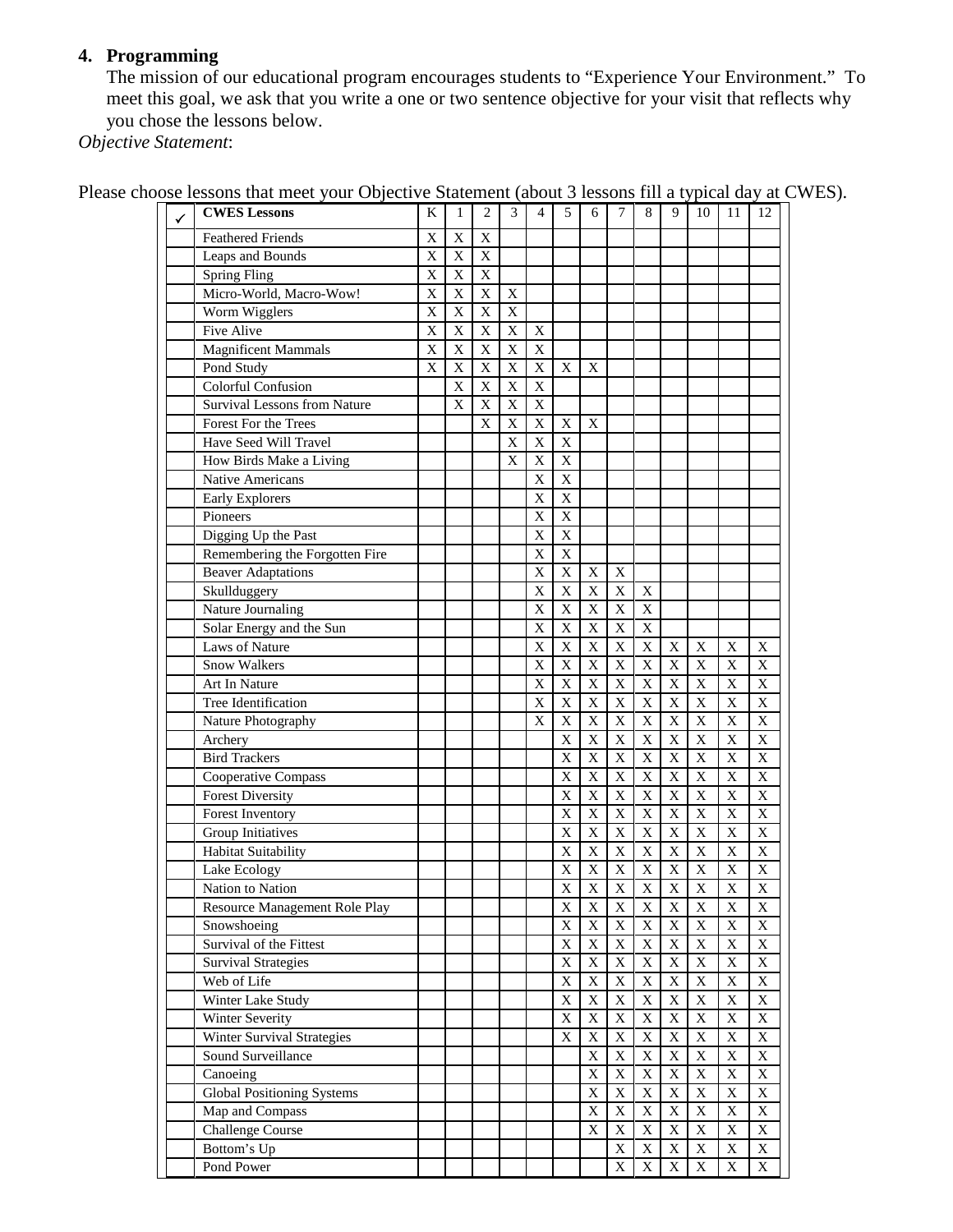### **5. Curriculum Connection**

How are these lessons related to your classroom curriculum? (This will help our staff meet your educational goals.)

## **6. Evening Programs (for residential programs only)**

Teachers are responsible for their students from 4:00 PM until after dinner at 6:30 PM regardless of program selected. After dinner, at least two staff members will lead the evening program with your support.

Our typical evening program consists of an educational program followed by a night hike or campfire. Please check one item from each list that you would like your students to participate in:

| <b>Evening Program:</b>         | Activity:  |
|---------------------------------|------------|
| Hoo Gives a Hoot                | Night hike |
| "Loon" ey Tunes                 | Campfire   |
| <b>Baffling Beaver</b>          |            |
| <b>Bald Eagles of Wisconsin</b> |            |
| <b>Bat Program</b>              |            |
| <b>Stars and Stories</b>        |            |
| Lumberjack Louie/Olympics       |            |

| <b>Example Schedule for Evening</b> |                        |  |  |  |  |  |
|-------------------------------------|------------------------|--|--|--|--|--|
| <b>Time</b>                         | <b>Activity</b>        |  |  |  |  |  |
| $4:00-5:30$ pm                      | Teacher time           |  |  |  |  |  |
| 5:30-6:30pm                         | Dinner                 |  |  |  |  |  |
| $6:30-7:30$ pm                      | <b>Evening Program</b> |  |  |  |  |  |
| $7:30-9:00$ pm                      | Campfire/Skits         |  |  |  |  |  |
| $9:00$ pm                           | Teacher                |  |  |  |  |  |
|                                     | time/Bedtime           |  |  |  |  |  |

# **7. Food Service**

ONE DAY PROGRAMS: Please check your choice for lunch.

Bag Lunch (The Station will provide milk for a beverage.)

\_\_Hot Lunch *Please note any special dietary needs under special needs below.*

 $*$ Hot Lunch has an additional fee of \$8.00 per person. There is a minimum requirement of 10 participants for Hot Lunch.

RESIDENTIAL PROGRAMS: All meals are provided starting with lunch on arrival day and concluding with lunch on departure day.

**Note:** If you are receiving food service, please complete our menu selection form and submit it with your Program Planning Form.

# **8. Trading Post**

We offer educational items and merchandise imprinted with the CWES logo that allow your students an opportunity to take home a lasting memory from their visit to CWES. The nature exploration equipment, identification books, and other items that are sold will provide a continuation of what is taught at CWES. All proceeds from sales are used to upgrade and improve program supplies. Items are subject to availability and prices may change. An item and price list Trading Post is available on the CWES website (Planning a Trip).

Would you like this opportunity for your students?  $\parallel$  Yes  $\parallel$  No